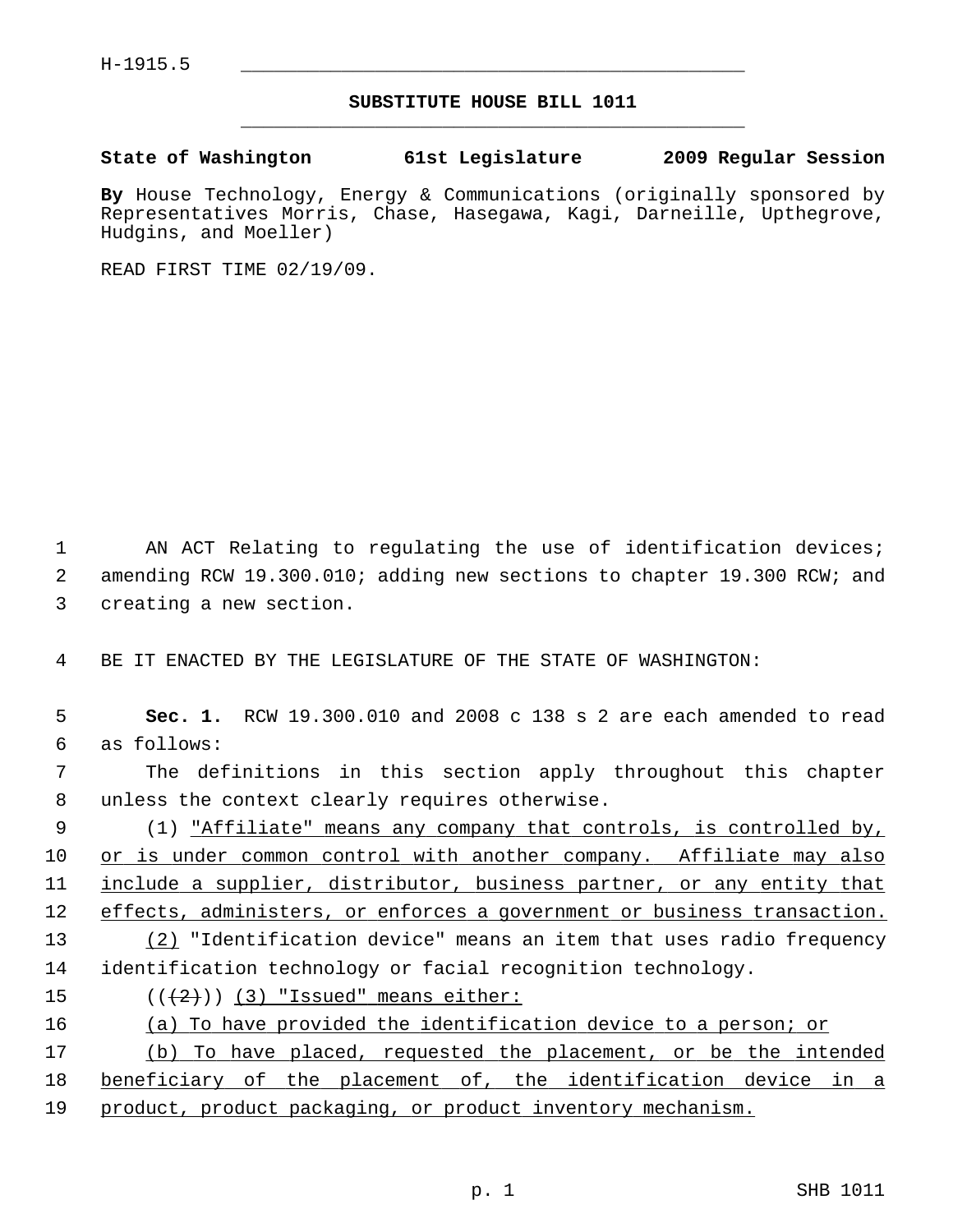1 (4) "Person" means a natural person who resides in Washington.

2  $((+3))$  (5) "Personal information" has the same meaning as in RCW 3 19.255.010.

 4 (((4) "Data" means personal information, numerical values 5 associated with a person's facial features, or unique personal 6 identifier numbers stored on an identification device.

  $(5)$ )) (6) "Radio frequency identification" means ((a technology 8 that uses radio waves to transmit data remotely to readers)) the use of electromagnetic radiating waves or reactive field coupling in the radio frequency portion of the spectrum to communicate to or from a tag through a variety of modulation and encoding schemes to uniquely read 12 the identity of a radio frequency tag or other data stored on it.

13 (((6) "Reader" means a scanning device that is capable of using 14 radio waves to communicate with an identification device and read the 15 data transmitted by that identification device.))

16 (7) "Remotely reading" means that no physical contact is required 17 between the identification device and the ((reader is necessary in 18 order to transmit)) mechanical device that captures data.

19 (8) "Unique personal identifier number" means a randomly assigned 20 string of numbers or symbols that is encoded on the identification 21 device and is intended to identify the identification device.

22 NEW SECTION. **Sec. 2.** A new section is added to chapter 19.300 RCW 23 to read as follows:

24 (1) Except as provided in subsection (2) of this section, a 25 governmental or business entity may not remotely read an identification 26 device using radio frequency identification technology for commercial 27 purposes, unless that governmental or business entity, or one of their 28 affiliates, is the same governmental or business entity that issued the 29 identification device.

30 (2) This section does not apply to the following:

31 (a) Remotely reading or storing data from an identification device 32 as part of a commercial transaction initiated by the person in 33 possession of the identification device;

34 (b) Remotely reading or storing data from an identification device 35 for triage or medical care during a disaster and immediate 36 hospitalization or immediate outpatient care directly relating to a 37 disaster;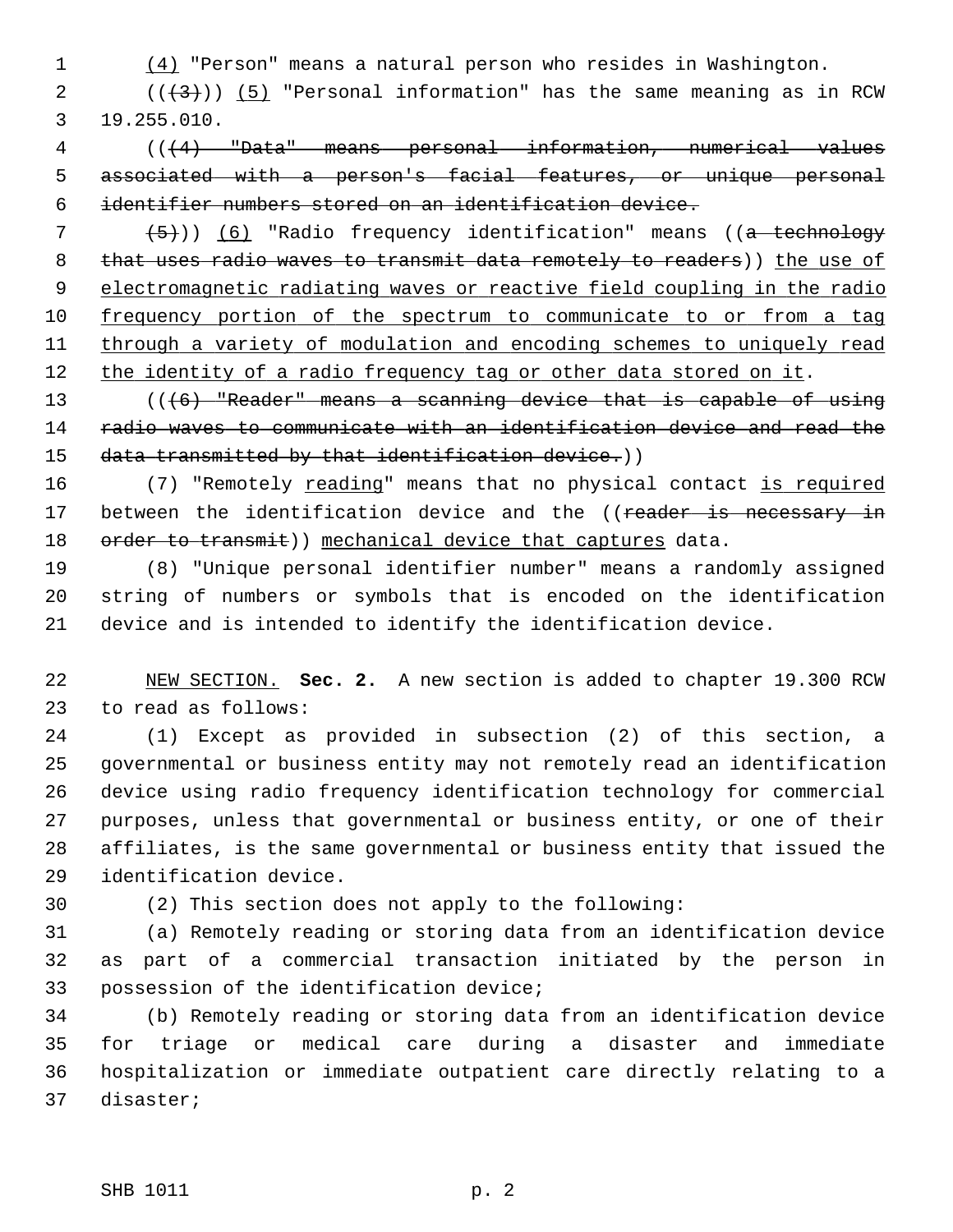1 (c) Remotely reading or storing data from an identification device 2 by an emergency responder or health care professional for reasons 3 relating to the health or safety of that person;

 4 (d) Remotely reading or storing data from a person's identification 5 device issued to a patient for emergency purposes;

 6 (e) Remotely reading or storing data from an identification device 7 of a person pursuant to court-ordered electronic monitoring;

 8 (f) Remotely reading or storing data from an identification device 9 of a person who is incarcerated in a correctional institution, juvenile 10 detention facility, or mental health facility;

11 (g) Remotely reading or storing data from an identification device 12 by law enforcement or government personnel who need to read a lost 13 identification device when the owner is unavailable for notice, 14 knowledge, or consent, or those parties specifically authorized by law 15 enforcement or government personnel for the limited purpose of reading 16 a lost identification device when the owner is unavailable for notice, 17 knowledge, or consent;

18 (h) Remotely reading or storing data from an identification device 19 by law enforcement personnel who need to read a person's identification 20 device after an accident in which the person is unavailable for notice, 21 knowledge, or consent;

22 (i) Remotely reading or storing data from an identification device 23 by a person or entity that in the course of operating its own 24 identification device system collects data from another identification 25 device, provided that the inadvertently received data comports with all 26 of the following:

27 (i) The data is not disclosed to any other party;

28 (ii) The data is not used for any purpose; and

29 (iii) The data is not stored or is promptly destroyed;

30 (j) Remotely reading or storing data from a person's identification 31 device in the course of an act of good faith security research, 32 experimentation, or scientific inquiry including, but not limited to, 33 activities useful in identifying and analyzing security flaws and 34 vulnerabilities;

35 (k) Remotely reading or storing data from an identification device 36 by law enforcement personnel who need to scan a person's identification 37 device pursuant to a search warrant; and